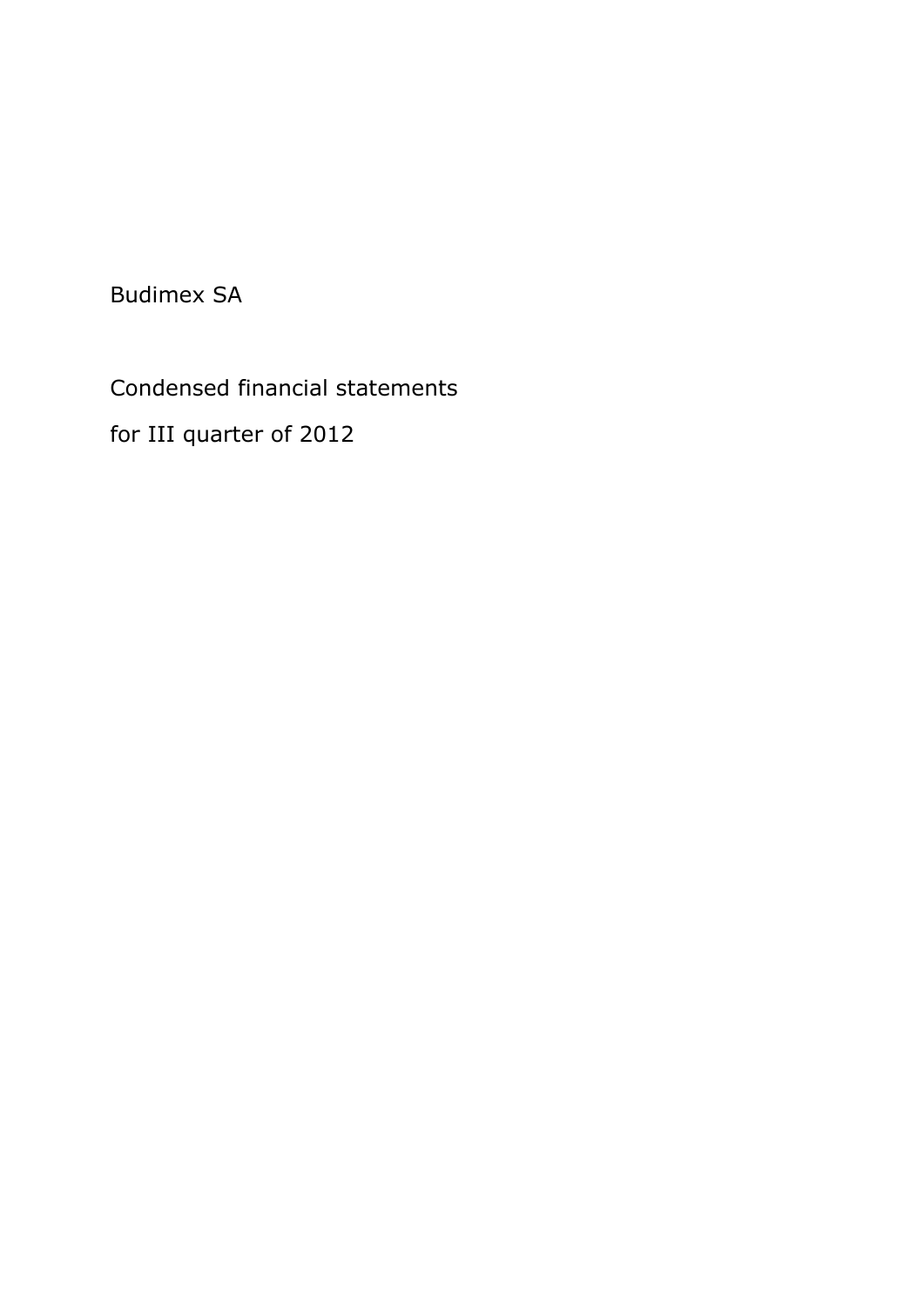#### **BALANCE SHEET**

|                                                               | As at 30.09.2012 As at 30.06.2012 As at 31.12.2011 As at 30.09.2011 |                          |            |            |
|---------------------------------------------------------------|---------------------------------------------------------------------|--------------------------|------------|------------|
| Assets                                                        | (PLN '000)                                                          | (PLN '000)               | (PLN '000) | (PLN '000) |
| I. Non-current assets                                         | 1 297 676                                                           | 1 354 939                | 1 336 740  | 1 285 237  |
| 1. Intangible assets, including:                              | 2 1 2 0                                                             | 1984                     | 2051       | 1602       |
| - goodwill                                                    |                                                                     |                          |            |            |
| 2. Tangible fixed assets                                      | 90 804                                                              | 96 729                   | 100 326    | 98 979     |
| 3. Long-term receivables                                      |                                                                     |                          |            |            |
| 3.1. From related parties<br>3.2. From other entities         |                                                                     |                          |            |            |
| 4. Long-term investments                                      | 796 209                                                             | 795 770                  | 840 142    | 795 071    |
| 4.1. Investment property                                      | 7577                                                                | 7638                     | 7762       | 7 791      |
| 4.2. Intangible assets                                        |                                                                     |                          |            |            |
| 4.3. Long-term financial assets                               | 788 632                                                             | 788 132                  | 832 380    | 787 280    |
| a) in related parties, including:                             | 786 447                                                             | 785 947                  | 830 195    | 785 095    |
| - shares in subordinate entities equity accounted             |                                                                     |                          |            |            |
| b) in other entities                                          | 2 1 8 5                                                             | 2 1 8 5                  | 2 1 8 5    | 2 1 8 5    |
| 4.4. Other long-term investments                              |                                                                     |                          |            |            |
| 5. Long-term deferred costs                                   | 408 543                                                             | 460 456                  | 394 221    | 389 585    |
| 5.1. Deferred tax assets                                      | 404 101                                                             | 455 987                  | 388 400    | 384 486    |
| 5.2. Other prepayments and deferred costs                     | 4 4 4 2                                                             | 4 4 6 9                  | 5821       | 5 0 9 9    |
| II. Current assets                                            | 1927021                                                             | 2 039 469                | 2 481 890  | 2 210 748  |
| 1. Inventories                                                | 185 785                                                             | 250 559                  | 263 347    | 274 979    |
| 2. Short-term receivables                                     | 593 089                                                             | 895 955                  | 439 156    | 706 533    |
| 2.1. From related parties                                     | 105 517                                                             | 113 300                  | 98 887     | 129 315    |
| 2.2. From other entities                                      | 487 572                                                             | 782 655                  | 340 269    | 577 218    |
| 3. Short-term investments                                     | 700 269                                                             | 268 924                  | 1 570 117  | 862711     |
| 3.1. Short-term financial assets                              | 700 269                                                             | 268 924                  | 1 570 117  | 862 711    |
| a) in related parties                                         |                                                                     |                          |            |            |
| b) in other entities                                          | 1 3 2 2                                                             | 268                      | 122        | 1 679      |
| c) cash and cash equivalents and other monetary assets        | 698 947                                                             | 268 656                  | 1 569 995  | 861 032    |
| 3.2. Other short-term investments                             |                                                                     |                          |            |            |
| 4. Short-term deferred costs                                  | 447878                                                              | 624 031                  | 209 270    | 366 525    |
| <b>Total Assets</b>                                           | 3 2 2 4 6 9 7                                                       | 3 394 408                | 3818630    | 3 495 985  |
| <b>Liabilities and Shareholders' Equity</b>                   |                                                                     |                          |            |            |
| I. Shareholders' equity                                       | 343 028                                                             | 283 852                  | 545 324    | 626 506    |
| 1. Share capital                                              | 127 650                                                             | 127 650                  | 127 650    | 127 650    |
| 2. Unpaid share capital (negative value)                      |                                                                     |                          |            |            |
| 3. Own shares purchased (negative value)                      |                                                                     | $\overline{\phantom{a}}$ |            |            |
| 4. Reserve capital                                            | 281 148                                                             | 281 148                  | 280 845    | 279818     |
| 5. Revaluation reserve                                        | 5962                                                                | 4 219                    | 4 097      | 4 1 6 7    |
| 6. Other reserves                                             |                                                                     |                          |            |            |
| 7. Accumulated profits (losses) from previous years           | (147636)                                                            | (147636)                 |            |            |
| 8. Net profit (loss) for the period                           | 75 904                                                              | 18 471                   | 132732     | 214871     |
| 9. Deductions from profit for the period (negative value)     |                                                                     |                          |            |            |
| II. Liabilities and provisions                                | 2881669                                                             | 3 110 556                | 3 273 306  | 2 869 479  |
| 1. Provisions                                                 | 311 909                                                             | 342 034                  | 255 239    | 275 147    |
| 1.1. Deferred tax liability                                   | 97 424                                                              | 132 769                  | 57 416     | 89 317     |
| 1.2. Provision for retirement bonuses and related obligations | 3 3 6 4                                                             | 3 3 6 4                  | 3 3 6 4    | 2 9 1 1    |
| a) long-term                                                  | 2 6 3 7                                                             | 2 6 3 7                  | 2 6 3 7    | 1 5 5 4    |
| b) short-term                                                 | 727                                                                 | 727                      | 727        | 1 3 5 7    |
| 1.3. Other provisions                                         | 211 121                                                             | 205 901                  | 194 459    | 182 919    |
| a) long-term                                                  | 110 973                                                             | 111 113                  | 99 362     | 94 218     |
| b) short-term                                                 | 100 148                                                             | 94 788                   | 95 097     | 88 701     |
| 2. Long-term liabilities                                      | 29 982                                                              | 32 333                   | 33 652     | 32 012     |
| 2.1. To related parties                                       |                                                                     |                          |            |            |
| 2.2. To other entities                                        | 29 982                                                              | 32 333                   | 33 652     | 32 012     |
| 3. Short-term liabilities                                     | 1804736                                                             | 1777945                  | 1792443    | 1 630 586  |
| 3.1. To related parties                                       | 213 532                                                             | 139 080                  | 152 707    | 104 479    |
| 3.2. To other entities                                        | 1 585 133                                                           | 1631973                  | 1 635 429  | 1 520 431  |
| 3.3. Special funds                                            | 6 0 7 1                                                             | 6892                     | 4 307      | 5 6 7 6    |
| 4. Accruals and deferred income                               | 735 042                                                             | 958 244                  | 1 191 972  | 931 734    |
| 4.1. Negative goodwill                                        |                                                                     |                          |            |            |
| 4.2. Other accruals and deferred income                       | 735 042                                                             | 958 244                  | 1 191 972  | 931 734    |
| a) long-term                                                  | 5 0 4 8                                                             | 5 0 8 2                  | 5 1 5 0    | 5 1 5 0    |
| b) short-term                                                 | 729 994                                                             | 953 162                  | 1 186 822  | 926 584    |
| Total Liabilities and Shareholders' Equity                    | 3 2 2 4 6 9 7                                                       | 3 394 408                | 3818630    | 3 495 985  |
|                                                               |                                                                     |                          |            |            |

| Book value per share calculation | As at 30.09.2012 As at 30.06.2012 As at 31.12.2011 As at 30.09.2011 |            |           |            |
|----------------------------------|---------------------------------------------------------------------|------------|-----------|------------|
| Net assets (PLN thd)             | 343 028                                                             | 283852     | 545 324   | 626 506    |
| Number of shares                 | 25 530 098                                                          | 25 530 098 | 2 530 098 | 25 530 098 |
| Book value per share (PLN)       | 13.44                                                               | 11.12      | 21.36     | 24.54      |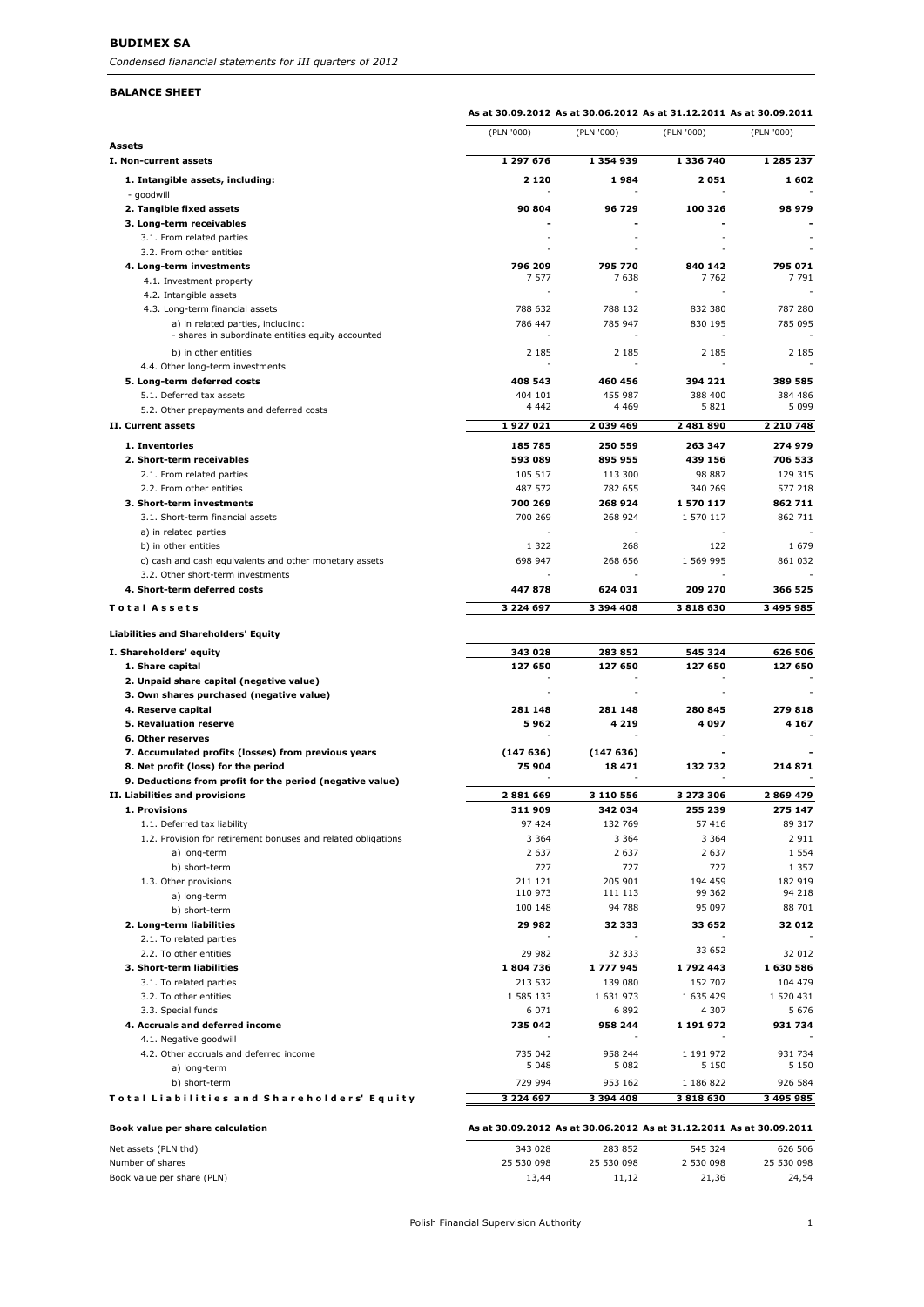## **BUDIMEX SA**

*Condensed fianancial statements for III quarters of 2009*

| <b>OFF-BALANCE SHEET ITEMS</b>           | Stan na<br>30.09.2012 | Stan na<br>30.06.2012 | Stan na<br>31.12.2011 | Stan na<br>30.09.2011 |
|------------------------------------------|-----------------------|-----------------------|-----------------------|-----------------------|
|                                          | (PLN '000)            | (PLN '000)            | (PLN '000)            | (PLN '000)            |
| 1. Contingent receivables                | 352 813               | 404 216               | 339 678               | 316 107               |
| 1.1. From related parties, of which:     | 7 7 7 0               | 7445                  | 6 4 9 3               | 4 5 6 2               |
| - quarantees and suretyships received    | 5 9 3 4               | 5609                  | 5 1 9 0               | 3 2 5 9               |
| - bills of exchange received as security | 1836                  | 1836                  | 1 3 0 3               | 1 3 0 3               |
| 1.2. From other entities, of which:      | 342 043               | 393 771               | 330 185               | 311 545               |
| - quarantees and suretyships received    | 340 516               | 392 776               | 324 806               | 300 879               |
| - bills of exchange received as security | 1 5 2 7               | 995                   | 5 3 7 9               | 10 666                |
| 1.3. Other                               | 3 0 0 0               | 3 0 0 0               | 3 0 0 0               |                       |
| - other contingent receivables           | 3 0 0 0               | 3 0 0 0               | 3 0 0 0               |                       |
| 2. Contingent liabilities                | 1624175               | 1692357               | 1755356               | 1791604               |
| 2.1. To related parties, of which:       | 92 051                | 114 020               | 147 130               | 149 748               |
| - quarantees and suretyships issued      | 92 051                | 114 020               | 147 130               | 149 748               |
| - promissory notes issued as security    |                       |                       |                       |                       |
| 2.2. To other entities, of which:        | 1 532 124             | 1 578 337             | 1 608 226             | 1641856               |
| - quarantees and suretyships issued      | 1 527 190             | 1 574 282             | 1 606 171             | 1 639 801             |
| - promissory notes issued as security    | 4 9 3 4               | 4 0 5 5               | 2 0 5 5               | 2 0 5 5               |
| 3. Other                                 | 7000                  | 7000                  |                       |                       |
| - other contingent liabilities           | 7 0 0 0               | 7 0 0 0               |                       |                       |
| <b>Total off-balance sheet items</b>     | (1278362)             | (1295141)             | (1415678)             | (1475497)             |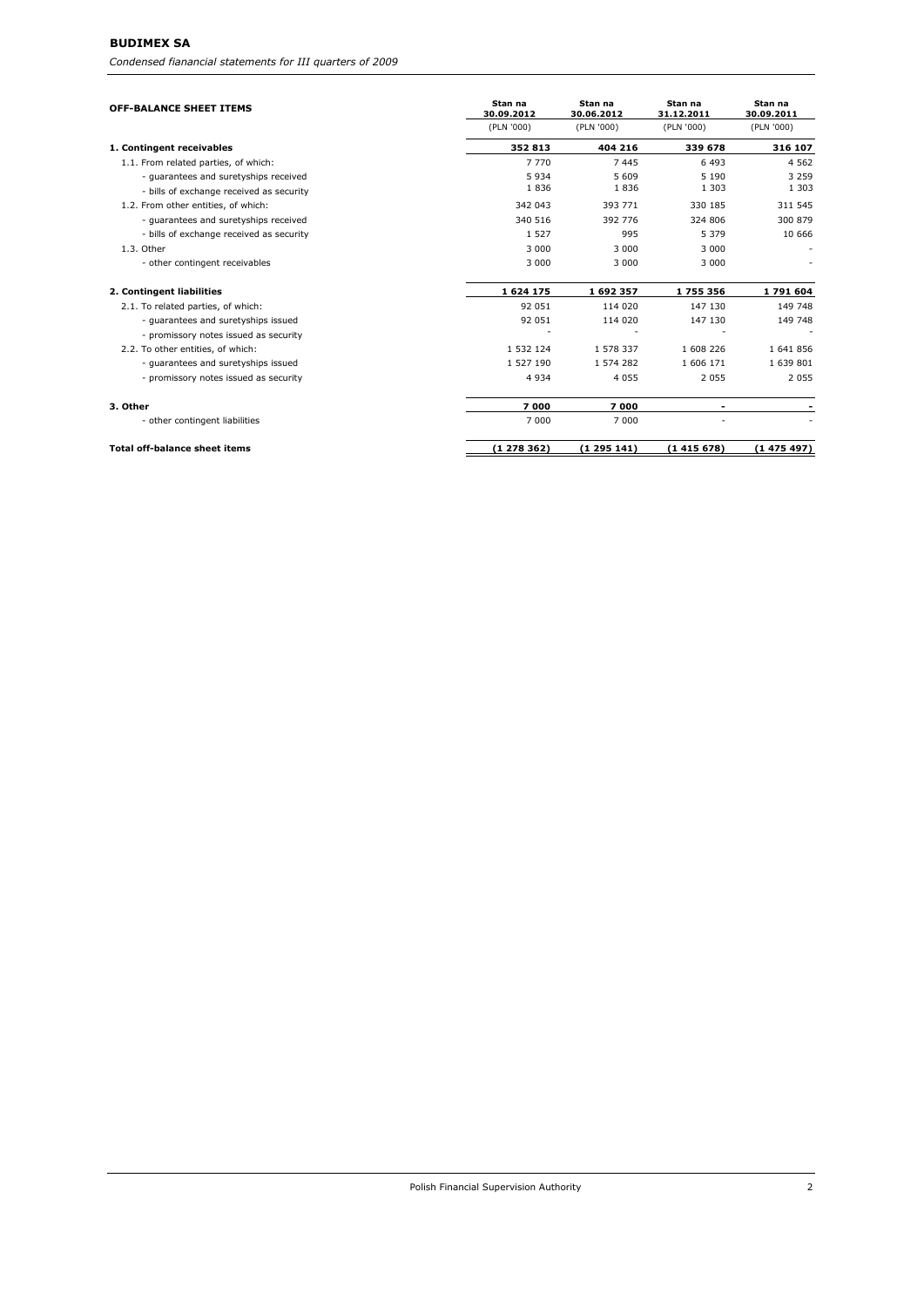#### **PROFIT AND LOSS ACCOUNT**

|                                                                                                         | III quarter, period<br>from 01.07.12 to<br>30.09.12 | 3-quarter period<br>from 01.01.12 to<br>30.09.12 | III quarter, period<br>from 01.07.11 to<br>30.09.11 | 3-quarter period<br>from 01.01.11 to<br>30.09.11 |
|---------------------------------------------------------------------------------------------------------|-----------------------------------------------------|--------------------------------------------------|-----------------------------------------------------|--------------------------------------------------|
|                                                                                                         | (PLN '000)                                          | (PLN '000)                                       | (PLN '000)                                          | (PLN '000)                                       |
| I. Sales of finished products, goods for resale and raw materials, including:                           | 1 489 483                                           | 4 0 54 7 29                                      | 1 475 788                                           | 3 508 734                                        |
| - to related parties                                                                                    | 77 145                                              | 196 240                                          | 80 782                                              | 203 912                                          |
| 1. Sales of finished products                                                                           | 1 486 563                                           | 4 047 951                                        | 1 474 647                                           | 3 507 073                                        |
| 2. Sales of goods for resale and raw materials                                                          | 2920                                                | 6 7 7 8                                          | 1 1 4 1                                             | 1 6 6 1                                          |
| II. Cost of finished products, goods for resale and raw materials, including:                           | (1424785)                                           | (3766939)                                        | (1372499)                                           | (3244237)                                        |
| - from related parties                                                                                  | (23 560)                                            | (104 347)                                        | (27484)                                             | (90847)                                          |
| 1. Cost of finished products<br>2. Cost of goods for resale and raw materials sold                      | (1423395)<br>(1390)                                 | (3762592)<br>(4347)                              | (1372156)<br>(343)                                  | (3243566)<br>(671)                               |
| III. Gross profit (loss) on sales                                                                       | 64 698                                              | 287 790                                          | 103 289                                             | 264 497                                          |
| IV. Selling expenses                                                                                    | (2372)                                              | (7742)                                           | (2775)                                              | (7833)                                           |
| V. General and administrative expenses                                                                  | (36355)                                             | (115 860)                                        | (31661)                                             | (93761)                                          |
| VI. Profit (loss) on sales                                                                              | 25 971                                              | 164 188                                          | 68853                                               | 162 903                                          |
| VII. Other operating revenue                                                                            | 30 997                                              | 46 748                                           | 29 944                                              | 61891                                            |
| 1. Profits on the sale of non-financial fixed assets                                                    |                                                     | 809                                              | 15                                                  | 5 1 6 2                                          |
| 2. Subsidies                                                                                            |                                                     |                                                  |                                                     |                                                  |
| 3. Other                                                                                                | 30 997                                              | 45 939                                           | 29 929                                              | 56 729                                           |
| VIII. Other operating expenses                                                                          | (8820)                                              | (52 207)                                         | (6887)                                              | (18027)                                          |
| 1. Losses on the sale of non-financial fixed assets<br>2. Revaluation of non-financial assets           | (10)<br>(5877)                                      | (44931)                                          | (3659)                                              | (4363)                                           |
| 3. Other                                                                                                | (2933)                                              | (7276)                                           | (3 228)                                             | (13664)                                          |
| IX. Operating profit (loss)                                                                             | 48 148                                              | 158 729                                          | 91910                                               | 206 767                                          |
| X. Financial revenue                                                                                    | 32934                                               | 73802                                            | 13 260                                              | 74 345                                           |
| 1. Dividends received and share in profits, including:                                                  |                                                     | 20 021                                           |                                                     | 37 000                                           |
| - from related parties                                                                                  |                                                     | 20 021                                           | $\sim$                                              | 37 000                                           |
| 2. Interest revenue, including:                                                                         | 29 191                                              | 47820                                            | 11 699                                              | 36 039                                           |
| - from related parties                                                                                  | 69                                                  | 165                                              | 9                                                   | 9                                                |
| 3. Profits on the sale of investments<br>4. Revaluation of investments                                  | 3 7 4 3                                             | 5 9 6 1                                          | 1 5 6 1                                             | 1 3 0 6                                          |
| 5. Other                                                                                                |                                                     |                                                  |                                                     |                                                  |
| <b>XI. Financial expenses</b>                                                                           | (7973)                                              | (132 227)                                        | (11021)                                             | (25011)                                          |
| 1. Interest expenses, including:                                                                        | (1804)                                              | (4094)                                           | (1848)                                              | (3137)                                           |
| - to related parties                                                                                    | (938)                                               | (1053)                                           | (45)                                                | (130)                                            |
| 2. Losses on the sale of investments                                                                    | (1 207)                                             | (3355)                                           |                                                     | (29)                                             |
| 3. Revaluation of investments                                                                           |                                                     | (112916)                                         | (4141)                                              | (10382)                                          |
| 4. Other                                                                                                | (4962)                                              | (11862)                                          | (5032)                                              | (11463)                                          |
| XII. Profit (loss) on operating activities                                                              | 73 109                                              | 100 304                                          | 94 149                                              | 256 101                                          |
| XIII. Extraordinary items<br>1. Extraordinary gains                                                     |                                                     |                                                  |                                                     |                                                  |
| 2. Extraordinary losses                                                                                 |                                                     |                                                  |                                                     |                                                  |
| XIV. Gross profit (loss)                                                                                | 73 109                                              | 100 304                                          | 94 149                                              | 256 101                                          |
| XV. Corporate income tax                                                                                | (15676)                                             | (24400)                                          | (18255)                                             | (41230)                                          |
| a) current                                                                                              | 866                                                 | (93)                                             | (1022)                                              | 3 2 5 5                                          |
| b) deferred                                                                                             | (16542)                                             | (24307)                                          | (17233)                                             | (44485)                                          |
| XVI. Other obligatory charges<br>XVII. Profit (loss) on shares in subordinate entities equity accounted |                                                     |                                                  |                                                     |                                                  |
|                                                                                                         |                                                     |                                                  |                                                     |                                                  |
| XVIII. Net profit (loss)                                                                                | 57 433                                              | 75 904                                           | 75894                                               | 214 871                                          |

| Computation of profit (loss) per ordinary share               | 3-quarter period<br>from 01.01.12 to<br>30.09.12 | 3-quarter period<br>from 01.01.11 to<br>30.09.11 |
|---------------------------------------------------------------|--------------------------------------------------|--------------------------------------------------|
| Net profit (loss) for three quarters                          | 75 904                                           | 214 871                                          |
| Net profit (loss) (annualised)                                | (6235)                                           | 272 830                                          |
| Weighted average number of ordinary shares                    | 25 530 098                                       | 25 530 098                                       |
| Net profit (loss) for three quarters per ordinary share (PLN) | 2.97                                             | 8.42                                             |
| Net profit /(loss) annualised per ordinary share (PLN)        | (0, 24)                                          | 10.69                                            |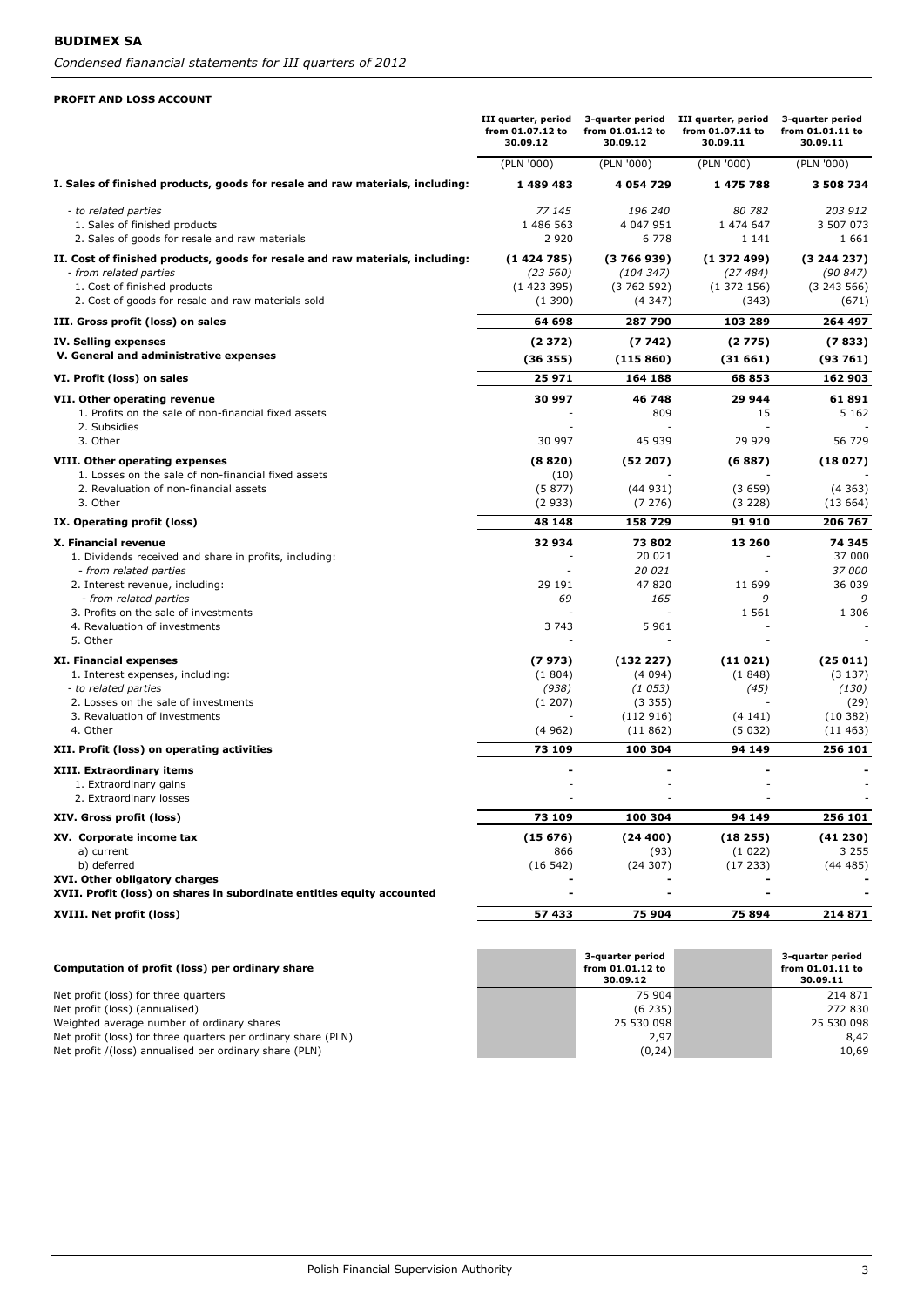#### **STATEMENTS OF CHANGES IN SHAREHOLDERS' EQUITY**

|                                                                                                                 | III quarter,<br>period from<br>01.07.12 to<br>30.09.12 | 3-quarter period<br>from 01.01.12 to<br>30.09.12 | 2011              | 3-quarter period<br>from 01.01.11 to<br>30.09.11 |
|-----------------------------------------------------------------------------------------------------------------|--------------------------------------------------------|--------------------------------------------------|-------------------|--------------------------------------------------|
|                                                                                                                 | (PLN '000)                                             | (PLN '000)                                       | (PLN '000)        | (PLN '000)                                       |
| I. Shareholders' equity at the beginning of the period<br>a) changes in accounting policies                     | 283 852                                                | 692 960                                          | 642735            | 642 735                                          |
| b) adjustments due to errors                                                                                    |                                                        | (147636)                                         |                   |                                                  |
| I.a. Shareholders' equity at the beginning of the period, restated                                              | 283 852                                                | 545 324                                          | 642 735           | 642 735                                          |
| I. Share capital at the beginning of the period<br>a) changes in accounting policies                            | 127 650                                                | 127 650                                          | 127 650           | 127 650                                          |
| b) adjustments due to errors                                                                                    |                                                        |                                                  |                   |                                                  |
| b) decreases                                                                                                    |                                                        |                                                  |                   |                                                  |
| 1.2. Share capital at the end of the period                                                                     | 127 650                                                | 127 650                                          | 127 650           | 127 650                                          |
| 2. Unpaid share capital at the beginning of the period<br>2.1. Changes in unpaid share capital                  |                                                        |                                                  |                   |                                                  |
| a) increases                                                                                                    |                                                        |                                                  |                   |                                                  |
| b) decreases                                                                                                    |                                                        |                                                  |                   |                                                  |
| 2.2. Unpaid share capital at the end of the period                                                              | ۰                                                      | $\overline{\phantom{a}}$                         | $\blacksquare$    |                                                  |
| 3. Own shares purchased at the beginning of the period<br>3.1. Changes in own shares purchased                  |                                                        |                                                  |                   |                                                  |
| a) increases                                                                                                    |                                                        |                                                  |                   |                                                  |
| b) decreases                                                                                                    |                                                        |                                                  |                   |                                                  |
| 3.2. Own shares purchased at the end of the period                                                              |                                                        |                                                  |                   |                                                  |
| 4. Reserve capital at the beginning of the period                                                               | 281 148                                                | 280 845                                          | 285 349           | 285 349                                          |
| 4.1. Changes in reserve capital<br>a) increases                                                                 |                                                        | 303<br>303                                       | (4504)<br>1 0 2 7 | (5531)                                           |
| - profit distribution (in excess of statutory requirements)                                                     |                                                        | 303                                              |                   |                                                  |
| - the fair value of rights to shares granted to employees of the parent company                                 |                                                        |                                                  | 1 0 2 7           |                                                  |
| b) decreases                                                                                                    |                                                        |                                                  | (5531)            | (5531)                                           |
| - dividend payment<br>4.2. Reserve capital at the end of the period                                             | 281 148                                                | 281 148                                          | (5531)<br>280 845 | (5531)<br>279818                                 |
| 5. Revaluation reserve at the beginning of the period                                                           | 4 2 1 9                                                | 4097                                             | 3453              | 3453                                             |
| 5.1. Changes in revaluation reserve                                                                             | 1743                                                   | 1865                                             | 644               | 714                                              |
| a) increases                                                                                                    | 1 7 7 7                                                | 1865                                             | 644               | 714                                              |
| - exchange differences on revaluation of foreign entities                                                       |                                                        | 88                                               | 644               | 714                                              |
| - transfer of the exchange differences on revaluation liquidated forein entities to the<br>profit of the period | 1 7 7 7                                                | 1 7 7 7                                          |                   |                                                  |
| b) decreases                                                                                                    | (34)                                                   |                                                  |                   |                                                  |
| - exchange differences on revaluation of foreign entities<br>5.2. Revaluation reserve at the end of the period  | (34)<br>5962                                           | 5962                                             | 4097              | 4 1 6 7                                          |
|                                                                                                                 |                                                        |                                                  |                   |                                                  |
| 6. Accumulated profit (loss) from previous years at the beginning of the period                                 | 18471                                                  | 132732                                           | 226 283           | 226 283                                          |
| 6.1. Accumulated profit from previous years at the beginning of the period<br>a) changes in accounting policies | 18 471                                                 | 280 368                                          | 226 283           | 226 283                                          |
| b) adjustments due to fundamental errors                                                                        |                                                        |                                                  |                   |                                                  |
| 6.2. Accumulated profit from previous years at the beginning of the period,                                     | 18 471                                                 | 280 368                                          | 226 283           | 226 283                                          |
| restated<br>a) increases                                                                                        |                                                        |                                                  |                   |                                                  |
| b) decreases                                                                                                    |                                                        | (280 368)                                        | (226 283)         | (226 283)                                        |
| - distribution of profit to reserve capital                                                                     |                                                        | (303)                                            |                   |                                                  |
| - dividend payment<br>6.3. Accumulated profit from previous years at the end of the period                      |                                                        | (280065)                                         | (226 283)         | (226 283)                                        |
| 6.4. Accumulated loss from previous years at the beginning of the period                                        | (147636)                                               |                                                  |                   |                                                  |
| a) changes in accounting policies                                                                               |                                                        |                                                  |                   |                                                  |
| b) adjustments due to errors                                                                                    |                                                        | (147636)                                         |                   |                                                  |
| 6.5. Accumulated loss from previous years at the beginning of the period,<br>restated                           | (147636)                                               | (147636)                                         |                   |                                                  |
| a) increases                                                                                                    |                                                        |                                                  |                   |                                                  |
| b) decreases<br>6.6. Accumulated loss from previous years at the end of the period                              | (147636)                                               | (147636)                                         |                   |                                                  |
| 6.7. Accumulated profit (loss) from previous years at the end of the period                                     | (129 165)                                              | (147636)                                         |                   |                                                  |
| 7. Net profit                                                                                                   | 57 433                                                 | 75 904                                           | 132732            | 214 871                                          |
| a) net profit                                                                                                   | 57 433                                                 | 75 904                                           | 132 732           | 214 871                                          |
| b) net loss                                                                                                     |                                                        |                                                  |                   |                                                  |
| c) net profit distribution                                                                                      |                                                        |                                                  |                   |                                                  |
| II. Shareholders' equity at the end of the period                                                               | 343 028                                                | 343 028                                          | 545 324           | 626 506                                          |
| III. Shareholders' equity at the end of the period, after proposed profit<br>distribution / loss absorption     | 343 028                                                | 343 028                                          | 545 324           | 626 506                                          |

Polish Financial Supervision Authority 4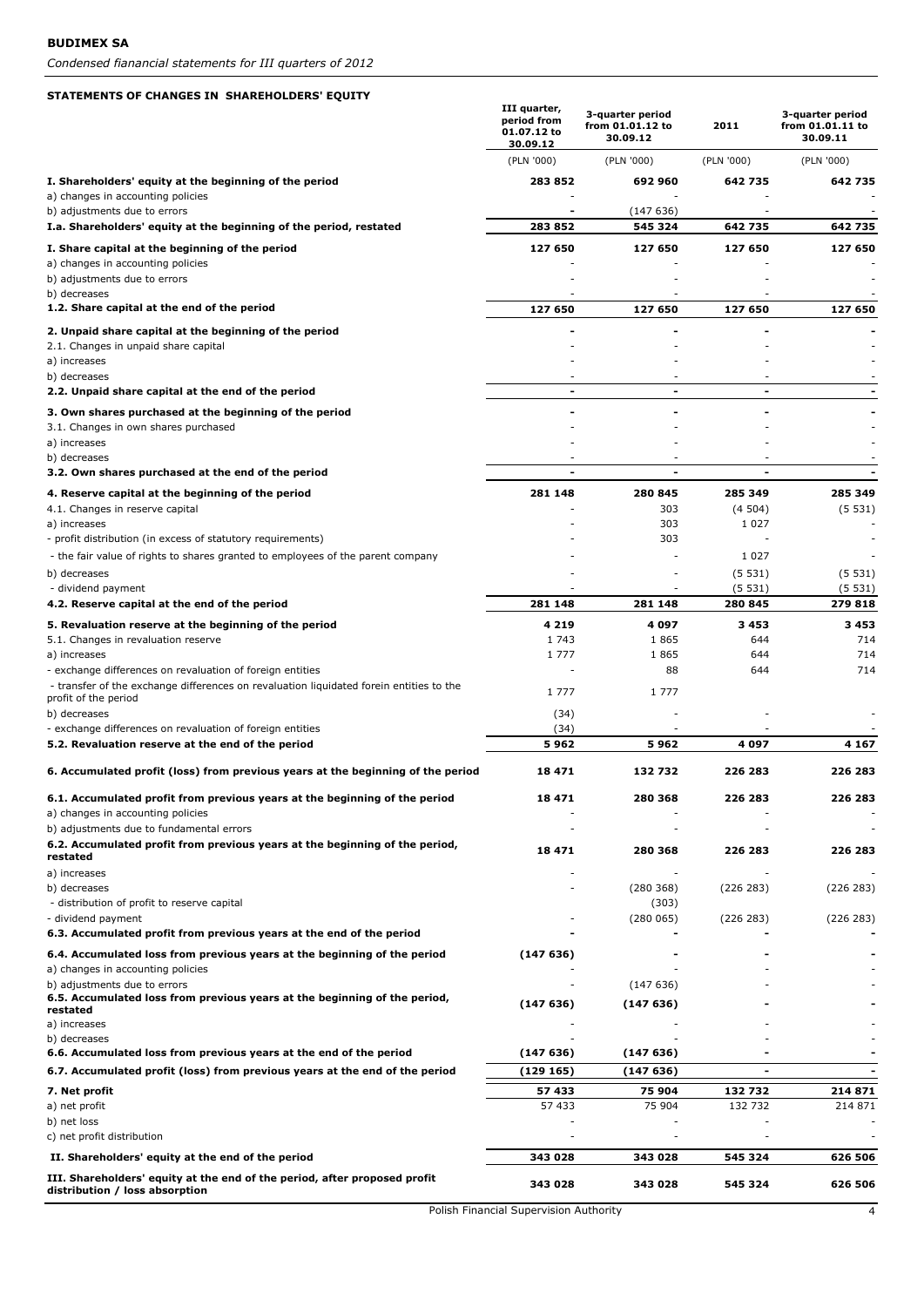| <b>CASH FLOW STATEMENT</b>                                                                                                 |                                                        |                                                  |                                                        |                                                  |
|----------------------------------------------------------------------------------------------------------------------------|--------------------------------------------------------|--------------------------------------------------|--------------------------------------------------------|--------------------------------------------------|
|                                                                                                                            | III quarter,<br>period from<br>01.07.12 to<br>30.09.12 | 3-quarter period<br>from 01.01.12 to<br>30.09.12 | III quarter,<br>period from<br>01.07.11 to<br>30.09.11 | 3-quarter period<br>from 01.01.11 to<br>30.09.11 |
| A. Cash flows from operating activities                                                                                    | (PLN '000)                                             | (PLN '000)                                       | (PLN '000)                                             | (PLN '000)                                       |
| I. Net profit (loss) for the period                                                                                        | 57 433                                                 | 75 904                                           | 75894                                                  | 214 871                                          |
|                                                                                                                            | 360 812                                                |                                                  | 203 866                                                |                                                  |
| II. Adjustments for:<br>1. Depreciation and amortisation                                                                   | 7 6 4 9                                                | (598 035)<br>22 947                              | 6 7 3 4                                                | (887547)<br>18 755                               |
| 2. Foreign exchange (gains)/losses                                                                                         | (310)                                                  | (699)                                            | 538                                                    | 496                                              |
| 3. Interest and dividends<br>4. (Profit) / loss on investing activities                                                    | 1 5 7 8<br>1 2 1 7                                     | (17026)<br>115 462                               | 507<br>(1575)                                          | (36090)<br>(356)                                 |
| 5. Change in provisions                                                                                                    | (30125)                                                | 56 670                                           | 4 5 5 0                                                | 43 476                                           |
| 6. Change in inventories<br>7. Change in receivables                                                                       | 64 774<br>282 594                                      | 77 562<br>(158697)                               | 5 5 8 3<br>69 944                                      | (37 400)                                         |
|                                                                                                                            |                                                        |                                                  |                                                        | (250 898)                                        |
| 8. Change in short-term liabilities and special funds (excluding loans and borrowings)                                     | 30 767                                                 | 20 30 5                                          | 164 760                                                | (54398)                                          |
| 9. Change in accruals and deferred income / costs                                                                          | 4 8 6 4                                                | (709 860)                                        | (52154)                                                | (575925)                                         |
| 10. Other                                                                                                                  | (2196)                                                 | (4699)                                           | 4 9 7 9                                                | 4 7 9 3                                          |
| III. Net cash flows from operating activities                                                                              | 418 245                                                | (522131)                                         | 279 760                                                | (672 676)                                        |
| <b>B. Cash flows from investing activities</b>                                                                             |                                                        |                                                  |                                                        |                                                  |
| I. Inflows                                                                                                                 | 20 227                                                 | 25 680                                           | 3 1 9 6                                                | 29 562                                           |
| 1. Sale of intangible assets and tangible fixed assets                                                                     | 227                                                    | 1 0 0 4                                          | 1 6 3 6                                                | 12 646                                           |
| 2. Sale of investments in property and intangible assets<br>3. From financial assets, including:                           | 20 000                                                 | 24 676                                           | ٠                                                      | 15 610                                           |
| a) in related parties                                                                                                      | 20 000                                                 | 24 676                                           |                                                        | 1 400                                            |
| - sale of financial assets<br>- dividends received and share in profits                                                    | 20 000                                                 | 4 6 7 6<br>20 000                                |                                                        | 1 400                                            |
| - repayment of long-term loans granted                                                                                     |                                                        |                                                  |                                                        |                                                  |
| - interest received                                                                                                        |                                                        |                                                  |                                                        |                                                  |
| - other inflows from financial assets<br>b) in other entities                                                              |                                                        |                                                  |                                                        | 14 210                                           |
| - sale of financial assets                                                                                                 |                                                        |                                                  |                                                        | 14 013                                           |
| - dividends received and share in profits                                                                                  |                                                        |                                                  |                                                        |                                                  |
| - repayment of long-term loans granted<br>- interest received                                                              |                                                        |                                                  |                                                        | 197                                              |
| - other inflows from financial assets                                                                                      |                                                        |                                                  |                                                        |                                                  |
| 4. Other investment inflows                                                                                                |                                                        |                                                  | 1 5 6 0                                                | 1 3 0 6                                          |
| II. Outflows                                                                                                               | (4083)                                                 | (83 140)                                         | (2978)                                                 | (9655)                                           |
| 1. Purchase of intangible assets and tangible fixed assets<br>2. Purchase of investments in property and intangible assets | (2376)                                                 | (10617)                                          | (2774)                                                 | (7434)                                           |
| 3. From financial assets, including:                                                                                       | (500)                                                  | (69168)                                          | (204)                                                  | (2 221)                                          |
| a) in related parties<br>- purchase of financial assets                                                                    | (500)<br>(500)                                         | (69168)<br>(69168)                               | (204)<br>(204)                                         | (2 221)<br>(2 221)                               |
| - long-term loans granted                                                                                                  |                                                        |                                                  |                                                        |                                                  |
| b) in other entities                                                                                                       |                                                        |                                                  |                                                        |                                                  |
| - purchase of financial assets<br>- long-term loans granted                                                                |                                                        |                                                  |                                                        |                                                  |
| 4. Other investment outflows                                                                                               | (1 207)                                                | (3355)                                           |                                                        |                                                  |
| III. Net cash flows from investing activities                                                                              | 16 144                                                 | (57460)                                          | 218                                                    | 19 907                                           |
| C. Cash flows from financing activities                                                                                    |                                                        |                                                  |                                                        |                                                  |
| I. Inflows                                                                                                                 | 85 000                                                 | 85 000                                           | $\overline{\phantom{a}}$                               |                                                  |
| 1. Issuance of shares and capital contributions and additional payments to capital                                         |                                                        |                                                  |                                                        |                                                  |
| 2. Proceeds from bank loans and borrowings                                                                                 |                                                        |                                                  |                                                        |                                                  |
| 3. Issuance of bonds and other securities                                                                                  | 85 000                                                 | 85 000                                           |                                                        |                                                  |
| 4. Other financing inflows                                                                                                 |                                                        |                                                  |                                                        |                                                  |
| II. Outflows                                                                                                               | (89118)                                                | (376567)                                         | (7425)                                                 | (241565)                                         |
| 1. Purchase of own shares<br>2. Dividends and other payments to shareholders                                               |                                                        |                                                  |                                                        |                                                  |
|                                                                                                                            |                                                        | (280065)                                         | (3850)                                                 | (231 814)                                        |
| 3. Other payments relating to distribution of profit (excluding payments to shareholders)                                  |                                                        |                                                  |                                                        |                                                  |
| 4. Repayment of bank loans and borrowings<br>5. Redemption of debt securities                                              | (85000)                                                | (85000)                                          |                                                        |                                                  |
| 6. Other financial liabilities payments                                                                                    |                                                        |                                                  |                                                        |                                                  |
| 7. Finance lease payments                                                                                                  | (2596)                                                 | (8676)                                           | (3113)                                                 | (8778)                                           |
| 8. Interest paid<br>9. Other financing outflows                                                                            | (1522)                                                 | (2826)                                           | (462)                                                  | (973)                                            |
| III. Net cash flows from financing activities                                                                              | (4118)                                                 | (291567)                                         | (7425)                                                 | (241 565)                                        |
| D. Net cash flows                                                                                                          | 430 271                                                | (871158)                                         | 272 553                                                | (894 334)                                        |
|                                                                                                                            |                                                        |                                                  |                                                        |                                                  |
| E. Change in cash and cash equivalents                                                                                     | 430 291                                                | (871048)                                         | 272828                                                 | (893967)                                         |
| - changes in cash and cash equivalents arising from foreign exchange gains/losses                                          | 20                                                     | <i>110</i>                                       | 275                                                    | 367                                              |
| F. Cash and cash equivalents at the beginning of the period                                                                | 268 656                                                | 1 569 995                                        | 588 204                                                | 1754999                                          |
| G. Cash and cash equivalents at the end of the period                                                                      | 698 947                                                | 698 947                                          | 861 032                                                | 861 032                                          |
| - including restricted cash                                                                                                | 98 354                                                 | 98 354                                           | 57 037                                                 | 57 037                                           |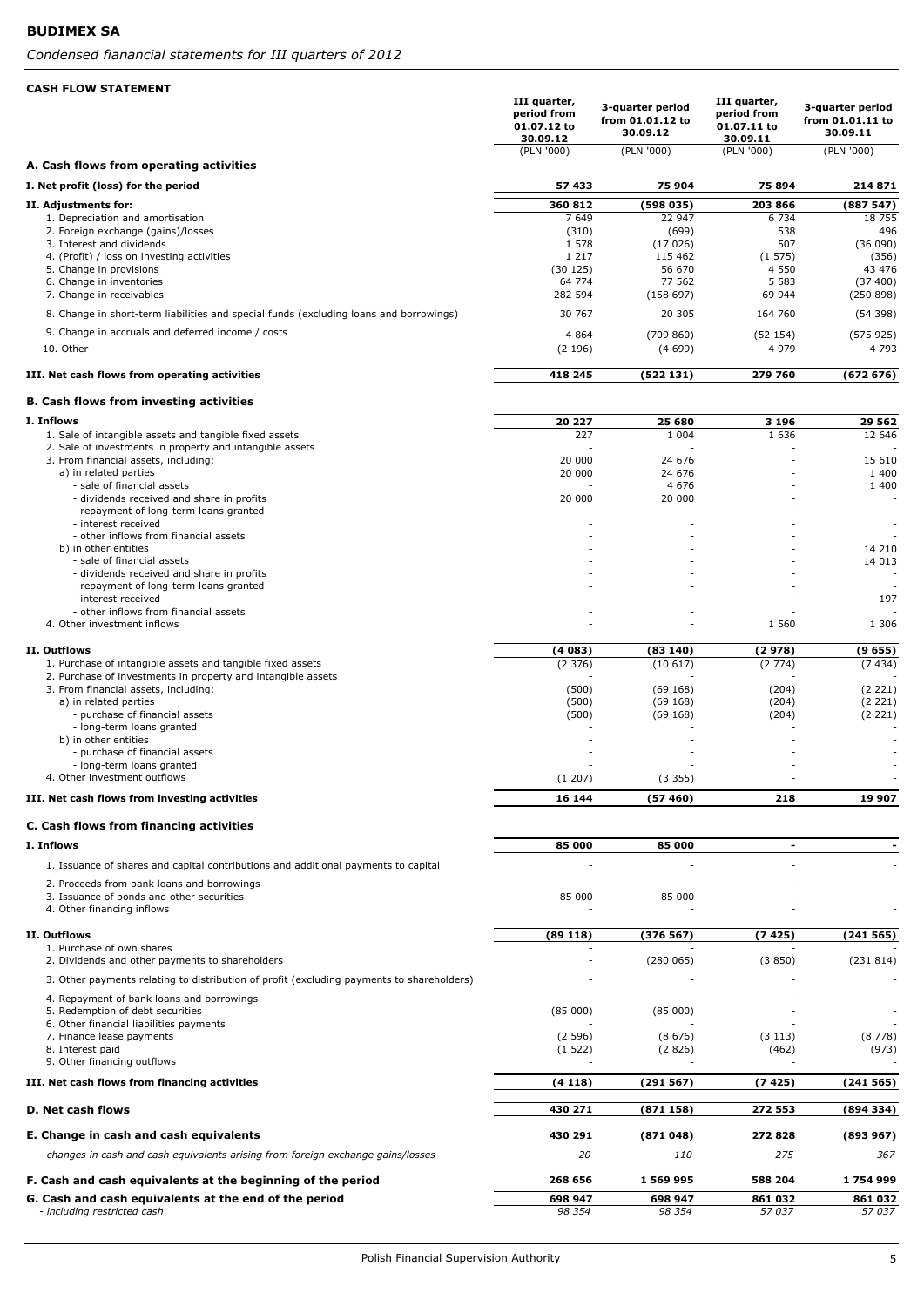# **1. Principles applied for the purpose of preparation of financial statements**

## **1.1. Accounting policies applied**

The financial statements of Budimex SA for the 9-month period of 2012 together with comparative data were prepared in accordance with Polish accounting regulations, described in the introduction to the financial statements of the Company for the year 2011, except for the change of valuation of perpetual usufruct, described below.

Starting from 1 January 2012, the Company has changed an accounting policy related to depreciation of perpetual usufruct, which is currently depreciated over the period of its estimated useful life. Previously, as described in the financial statements for the year 2011, perpetual usufruct was not depreciated. The above change in valuation method has no significant influence on the amount of net profit for three quarters of 2012.

The financial statements and the comparative data comprise aggregate data of the reporting organizational branches as at 30 September 2012, 30 June 2012, 31 December 2011 and 30 September 2011, prepared in foreign currencies and translated into Polish zloty using the rate of exchange presented in the point 1.4 of herein condensed financial statements.

The financial statements and the comparative data contain also data corresponding to Budimex SA share in jointly controlled entities: Budimex SA Sygnity SA Sp. j., Budimex SA Ferrovial Agroman SA Sp. j. and Budimex SA Ferrovial Agroman SA S.C. that were aggregated using the proportionate method pursuant to Art. 61 of the Accounting Act.

#### **1.2. Differences between current and comparative data reported in the herein condensed financial statements and the data contained in the prior period condensed financial statements**

In the third quarter of 2012 there were not any events required adjusting data of previously published condensed financial statements.

## **1.3. Changes in the method of preparation of financial statements**

Apart from the changes described in the point 1.1. of the herein condensed financial statements, there were not any other significant changes introduced in the preparation of financial statements.

# **1.4. The principles of translation of selected financial data into euro**

Selected financial data was translated into euro in accordance with the following rules:

- individual asset and liability items using the average exchange rate prevailing as at 30 September 2012 – 4.1138 PLN/EUR,
- individual profit and loss account and cash flow statement items for three quarters of 2012 using the exchange rate being an arithmetic average of average exchange rates established by the National Bank of Poland for the last day of each ended month for the period from 1 January 2012 to 30 September 2012 – 4.1948 PLN/EUR,
- individual asset and liability items of comparative financial data for the year  $2011 -$  using the average exchange rate prevailing as at 31 December 2011 – 4.4168 PLN/EUR
- individual profit and loss account and cash flow statement items of comparative financial data for three quarters of 2011 - using the exchange rate being an arithmetic average of average exchange rates established by the National Bank of Poland for the last day of each ended month for the period from 1 January 2011 to 30 September 2011 – 4.0413 PLN/EUR.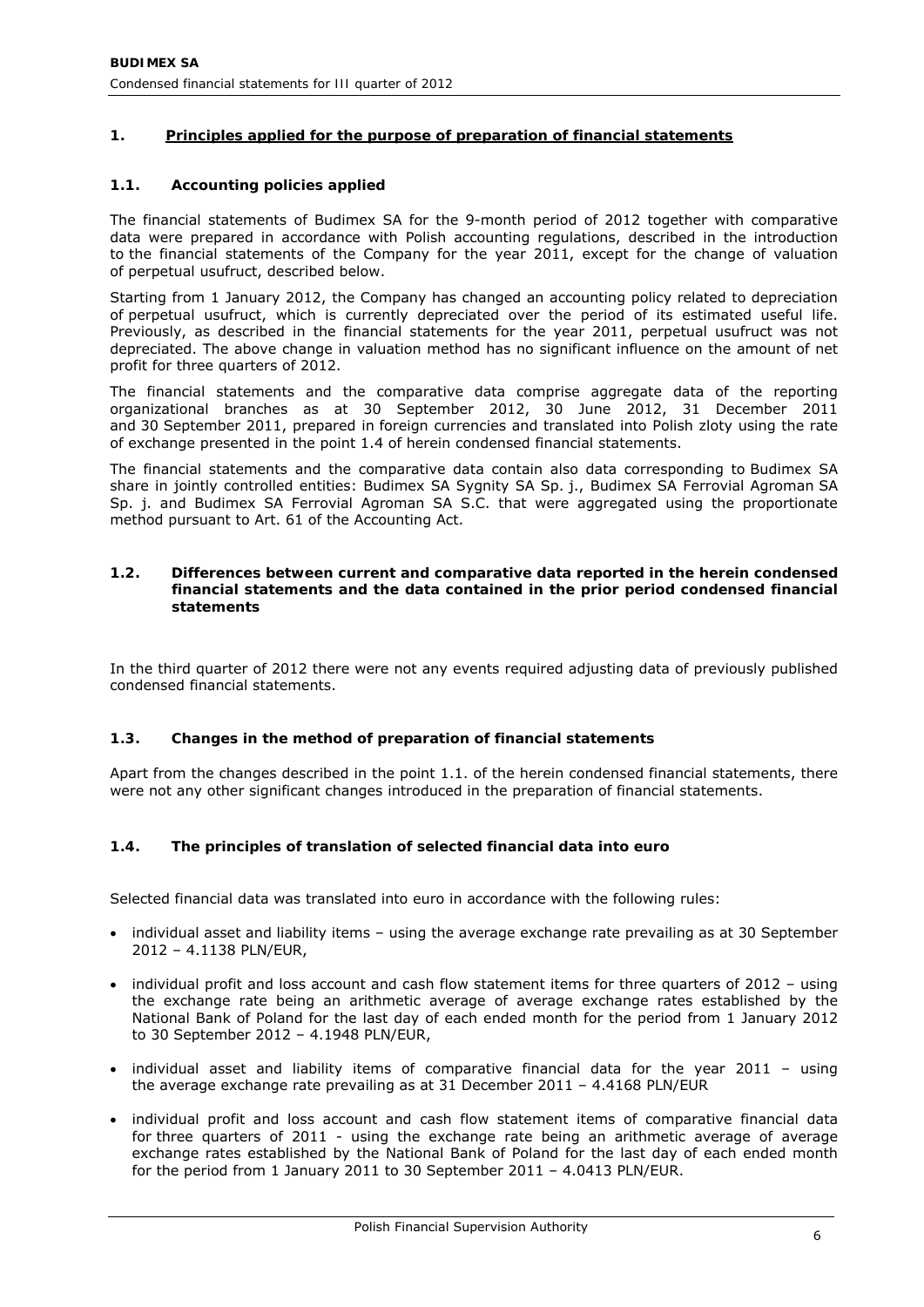# **1.5. Going concern**

The financial statements of the Company were prepared on the assumption that the Company will be going concern during the period of 12 months from the balance sheet date, i.e. 30 September 2012 without a significant limitation in its activities. As at the date of signing the financial statements, the Management Board of the Company is not aware of any facts or circumstances that would indicate a threat to the Company's continued activities after the balance sheet date, due to an intended or compulsory withdrawal from or a significant limitation in its activities.

As at 30 September 2012 the excess of the current liabilities, provisions and short-term accruals (excluding sales revenue adjustments which are result of a contract valuation) over the current assets except guarantee provisions kept or granted by Budimex of due date above 12 months amounted to PLN 378 703 thousand (as at 31 December 2011 the excess of current assets over current liabilities according to above method amounted to PLN 58 290 thousand).

As at 30 September 2012 the excess of current assets over current liabilities excluding sales revenue adjustments which are result of a contract valuation in consolidated financial statements of Budimex Group amounted to PLN 232 850 thousand. A net treasury position of Budimex Group including cash, cash equivalents and short-term securities reducing by external financing amounted to PLN 717 647 thousand as at 30 September 2012.

Taking into account the above, the Company's Management Board does not state as at the date of signing the financial statements any threat to Company's ability to continue as a going concern.

## **2. Changes in the shareholding structure**

According to the information held by Budimex SA, the shareholding structure of Budimex SA as at the date of publication of the report was as follows:

| Shareholder                                                                                       | Type of<br>shares | Number of<br>shares | % of the<br>share capital | Number of<br>votes | % of voting<br>rights at the<br><b>AGM</b> |
|---------------------------------------------------------------------------------------------------|-------------------|---------------------|---------------------------|--------------------|--------------------------------------------|
| Valivala Holdings B.V. Amsterdam<br>(The Netherlands) – the company of Ferrovial<br>Group (Spain) | ordinary          | 15 078 159          | 59.06%                    | 15 078 159         | 59.06%                                     |
| OFE PZU "Złota Jesień"                                                                            | ordinary          | 1 900 000           | 7.44%                     | 1 900 000          | 7.44%                                      |
| Other shareholders                                                                                | ordinary          | 8 5 5 1 9 3 9       | 33.50%                    | 8 5 5 1 9 3 9      | 33.50%                                     |
| Total                                                                                             |                   | 25 530 098          | 100.00%                   | 25 530 098         | 100.00%                                    |

## **3. Description of factors and events which had a material effect on a financial result of Budimex SA**

### **3.1. Business operation of the Company in the period of III quarters of 2012**

In the period of three quarters of 2012 Budimex SA earned sales revenue in the amount of PLN 4 054 729 thousand (in the third quarter – 1 489 483 thousand), of which 99% related to sales of construction services amounted to PLN 4 014 309 thousand.

In the comparative period of the year 2011, sales revenue amounted to PLN 3 508 734 thousand (in the third quarter – 1 475 788 thousand), of which 98.85% related to sales of construction services amounted to PLN 3 468 487 thousand.

The sales of construction services increased by about 15.74% in the period of three quarters of 2012 in relation to the comparative period of the year 2011. In the period of three quarters of 2012 the sales revenue from development projects was immaterial in relation to the total sales revenue of the Company due to settlement of real estate projects taken over on merger with Budimex Inwestycje Sp. z o.o. in 2009.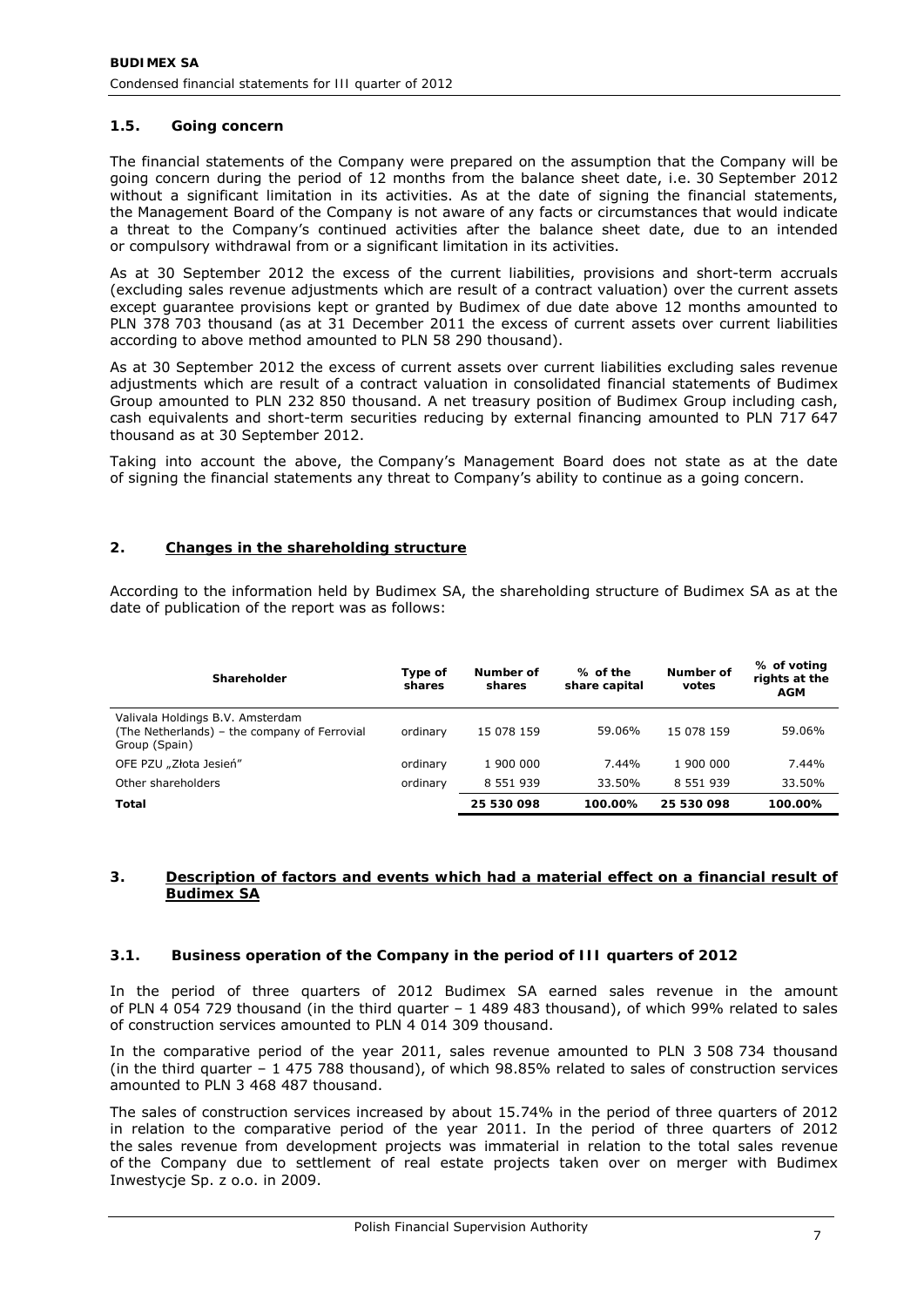Gross profit on sales for the 9-month period of 2012 amounted to PLN 164 188 thousand and was higher by PLN 1 285 thousand than in the comparative period of the previous year.

Otherwise, the operating profit for the period of nine months of 2012 amounted to PLN 158 729 thousand and in the comparative period of 2011 amounted to PLN 206 767 thousand. In the third quarter of 2012, the operating profit amounted to PLN 22 177 thousand, mainly due to claim received related to contract "Budowa Obwodnicy Augustowa" in the amount of PLN 21 948 thousand (what was described in details in the point 3.3 of herein condensed financial statements).

In the period of three quarters of 2012, Budimex showed a negative result from financial activity in the amount of PLN 58 425 thousand. However in the III quarter of 2012 the result was positive and amounted to PLN 24 961 thousand, mainly due to interests received on the base of court decisions relating to construction contracts "Developing and modernizing Warsaw Frederic Chopin Airport – Terminal II" and "Budowa Obwodnicy Augustowa" in total amount of PLN 23 640 thousand.

Due to above, in the period of nine months of 2012 the Company reported a gross profit of PLN 100 304 thousand and in the comparative period of the year 2011 amounted to PLN 256 101 thousand.

In the period of three quarters of 2012 net profit amounted to PLN 75 904 thousand and in the third quarter amounted to PLN 57 433 thousand.

# **3.2. Changes of estimates**

### *Provisions for expected contract losses*

In accordance with accounting policies adopted, the Company creates provisions for expected contract losses if budgeted contract costs exceed the entire expected contract revenue. In the subsequent periods, a part of the created provision is released in proportion to the percentage of contract completion, after taking into account total negative margin on the entire contract. As at 30 September 2012, the balance of the provision for contract losses amounted to PLN 295 427 thousand, while as at 30 September 2011 amounted to PLN 396 818 thousand. In the 9-month period of 2012 the balance of provision decreased by PLN 52 579 thousand, of which in the third quarter of 2012 increased by PLN 11 242 thousand.

# *Provision for legal proceedings*

The Company recognises provisions for legal proceedings when it is suited and the probability of an unfavourable court judgement is higher than the probability of a favourable one. An estimation of that result is made on the basis of analysis of a legal proceedings progress as well as lawyers' opinions. As at 30 September 2012, the balance of the provision in this respect amounted to PLN 32 999 thousand, while as at 30 September 2011 amounted to PLN 31 974 thousand. In the 9-month period of 2012 the balance of provision increased by PLN 764 thousand, of which in the third quarter of 2012 increased by PLN 405 thousand.

### *Provision for penalties*

The Company recognises provisions for penalties related to the realisation of construction contracts. A provision is recognised only when the Company has a present obligation as a result of past event, the settlement of that obligation is highly probable and a reliable estimate can be made of the amount of the obligation. As at 30 September 2012, the balance of the provision in this respect amounted to PLN 27 221 thousand, while as at 30 September 2011 amounted to PLN 23 523 thousand. In the 9 month period of 2012 the balance of provision decreased by PLN 3 313 thousand, of which in the third quarter of 2012 increased by PLN 1 606 thousand.

### *Costs of future warranty repairs*

The Company is required to issue guarantees for its construction services. It is accepted that the provision between 0.3%-1.4% of revenue from the given contract is made what depends on particular construction segment. This general value is assessed on an individual basis and may be increased or reduced, as appropriate. As at 30 September 2012, the balance of the provision in this respect amounted to PLN 150 901 thousand, while as at 30 September 2011 amounted to PLN 127 240 thousand. In the 9-month period of 2012 the balance of provision increased by PLN 19 369 thousand, of which in the third quarter of 2012 increased by PLN 3 209 thousand.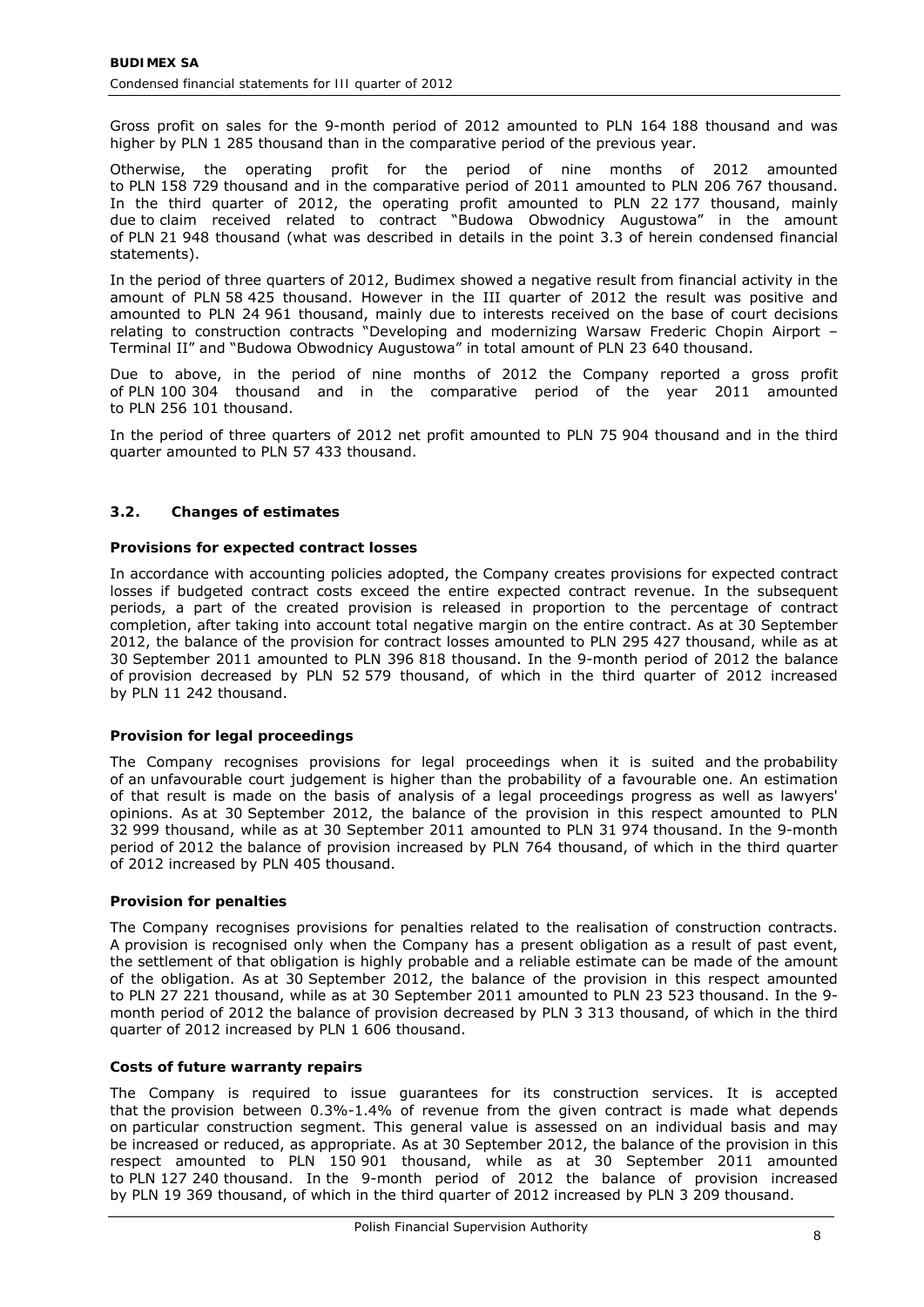# *Deferred tax asset and liability*

During the 9-month period of 2012 deferred tax asset increased by PLN 15 701 thousand (a decrease by PLN 51 886 thousand compared to the amount recognized as at 30 June 2012), while deferred tax liability increased by PLN 40 008 thousand (a decrease by PLN 35 345 thousand compared to the amount recognized as at 30 June 2012).

### *Impairment write-downs against receivables*

As at 30 September 2012, the balance of recognized impairment write-downs against receivables amounted to PLN 83 475 thousand, while as at 30 September 2011 amounted to PLN 82 547 thousand. In the 9-month period of 2012 the Company recognized impairment writedowns in the amount of PLN 14 881 thousand (of which in the third quarter of 2012 in the amount of PLN 6 545 thousand) and reversed it in the amount of PLN 17 075 thousand (of which in the third quarter of 2012 in the amount of PLN 5 128 thousand).

### *Impairment write-downs against inventory*

As at 30 September 2012, the balance of recognised impairment write-downs against inventory amounted to PLN 30 435 thousand, while as at 30 September 2011 amounted to PLN 1 205 thousand. In the 9-month period of 2012 the Company recognised impairment write-downs against advance payments due the company Przedsiębiorstwo Napraw Infrastruktury in the amount of PLN 30 050 thousand (in the third quarter of 2012 reversed its in the amount of PLN 668 thousand) and reversed provisions for finished products and goods for resale in the amount of PLN 744 thousand (in the third quarter of 2012 reversed its in the amount of PLN 39 thousand).

## **3.3. Material changes of the legal proceedings pending in the III quarter of 2012**

As at 30 September 2012, the value of the proceedings relating to the liabilities against the Company and claims filed by the Company amounted accordingly to PLN 266 870 thousand and PLN 241 846 thousand and as at 30 June 2012 accordingly to PLN 268 271 thousand and PLN 245 232 thousand.

Due to the proceedings, which involve the consortium Ferrovial Agroman SA, Budimex SA and Estudio Lamela S.L. (Consortium FBL) and Przedsiębiorstwo Państwowe "Porty Lotnicze" (PPL), being the result of rescinding the contract for developing and modernizing Warsaw Frederic Chopin Airport – Terminal II by the Investor PPL (which is described in details in the financial statements of the Company for the year 2011), on 23 August 2012, after hearing the appeal lodged by all three consortium partners, the Appeal Court in Warsaw announced a verdict, in which it changed the District Court's verdicts from May 2010 and from January 2012, by dismissing the PPL's complaint regarding the overturning of the Arbitration Court's partial verdict. It means that the Appeal Court recognized the verdict reached by the Arbitration Court to be issued correctly and according to the legal regulations. Total value of the claim awarded by the verdict and the value of the statutory interest amounted to PLN 87 920 thousand (Budimex SA's share amounted to PLN 35 168 thousand, of which the amount PLN 21 612 thousand related to a bank guarantee repayment). The amount was received by the Company on 28 September 2012.

Moreover, on 21 September 2012, the Court of Appeal in Warsaw, VI Civil Division, dismissed the appeals brought by Budimex SA and the General Directorate for National Roads and Motorways (GDDKiA) on the claim regarding the construction of the Augustów bypass along national road No. 8 (the state border – Wroclaw – Białystok – Suwałki – the state border) for the payment of the contractual penalty. Thus, the judgement of the first instance court, i.e. the District Court in Warsaw, has become final. In accordance with this judgement, GDDKiA was obliged to pay to Budimex the amount of PLN 21 948 thousand (constituting half of the amount in dispute) with interest at the statutory rate as calculated from 28 February 2009 to the date of payment. The amount of PLN 32 223 thousand was received by the Company on 27 September 2012.